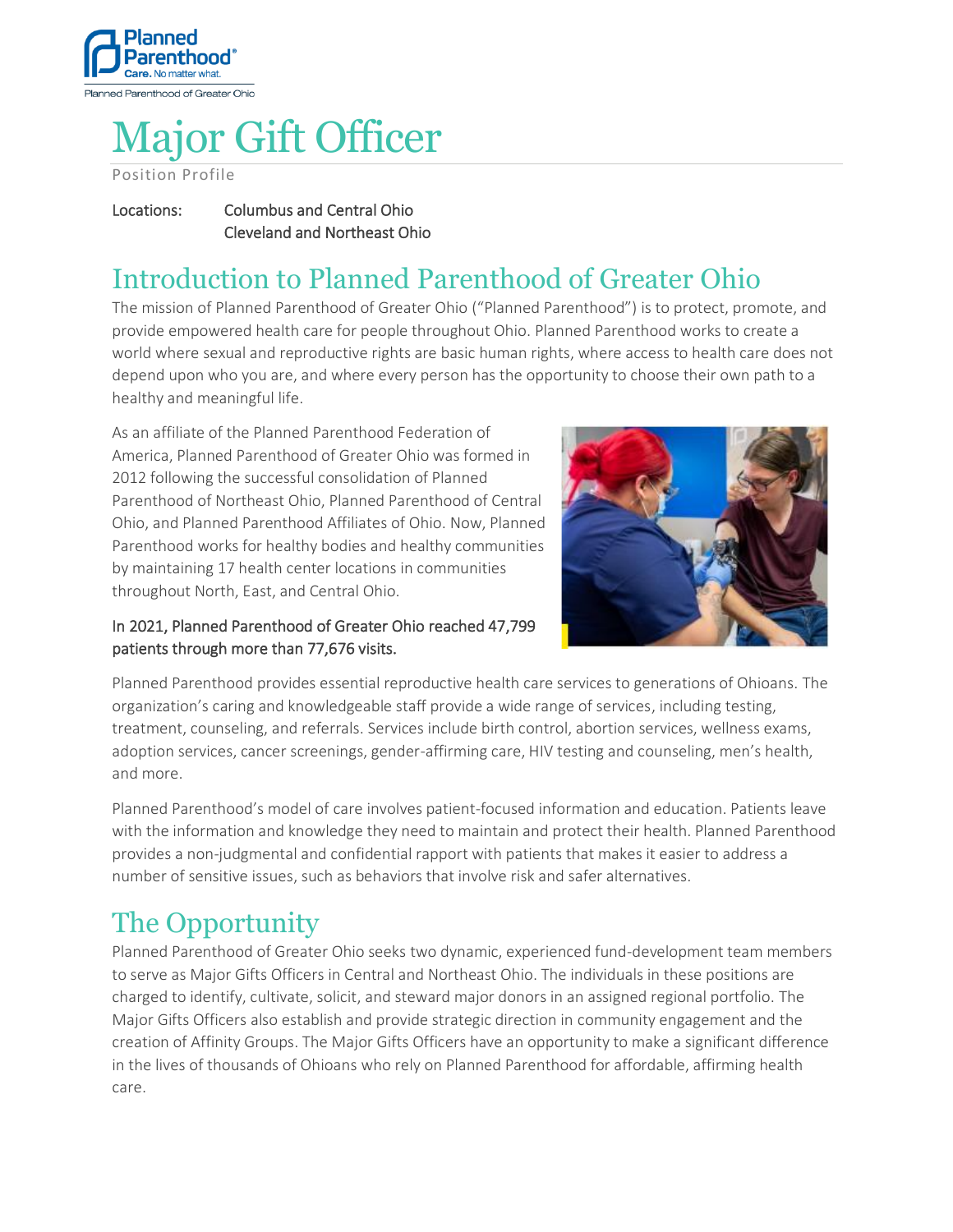

Timing constitutes a tremendous opportunity for the in-coming Major Gifts Officers as access to reproductive and gender-affirming care is under attack. Planned Parenthood donors have generously supported the organization in recent years as anti-choice attacks have eroded access to care at a local, state, and national level. The Major Gifts Officers will work at a regional level to steward and retain donors at the \$10,000 level and above while working with the development operations team to identify, cultivate, and engage new supporters. They will maintain an individual, regional portfolio of donors and work with development leadership to establish and manage affinity groups to deepen the understanding, commitment, and support of donors in their target region.

The Major Gifts Officers will report to the Senior Director of Philanthropy and work as peers and partners to a dynamic, well-supported team that includes the Senior Giving Officer (mid-level and individual), Planned Giving Officer, Donor Engagement Manager, and Individual Giving Manager. Every member of the Planned Parenthood team fully embraces—and is driven by—the organization's worthy mission. The Major Gifts Officers joining this team will find passion in their colleagues and purpose in the work.

# About the Position

# **Key Job Functions**

Major Gift Strategy Engagement

- Strategy In concert with the organization's strategic priorities and in collaboration with the development team, develops, recommends, and implements a strategy for Major Gift donors that will:
	- o retain existing donors;
	- o increase the average gift size; and,
	- o expand the number of donors.
- Planning Develops a *Major Gift Donor Plan* with tactics that support the identified strategy. Educates, within the Development team, the plan tactics and goals to ensure the plan is accepted and incorporated into the overall Development plans and operations.
- Donor Engagement and Relationships Engages donors through effective communications (e.g., written, web and social media, events). Builds relationships with donors in the portfolio and positions donors to move up the donor pyramid. Cultivates Major Gift donors and solicits gifts to maximize philanthropic giving for the targeted segment.
- Team Collaboration Works closely with the team to ensure overall success of the Development function. Supports team members with parallel fundraising activities, such as mid-level gift work, annual fund, events, planned giving, and campaigns.
- Portfolio Management Maintains a strong and growing portfolio of major donors for assigned territory that focuses on retention, upgrades, and acquisitions with the goal of increasing philanthropic giving. Builds a funding plan to properly forecast, track, and successfully hit annual goals for this portfolio.
- Prospect Strategy Creates prospect strategies for cultivation, solicitation, and stewardship that includes in-person meetings and site visits, proposals, cases for support, participation in events, and leadership engagement, where appropriate.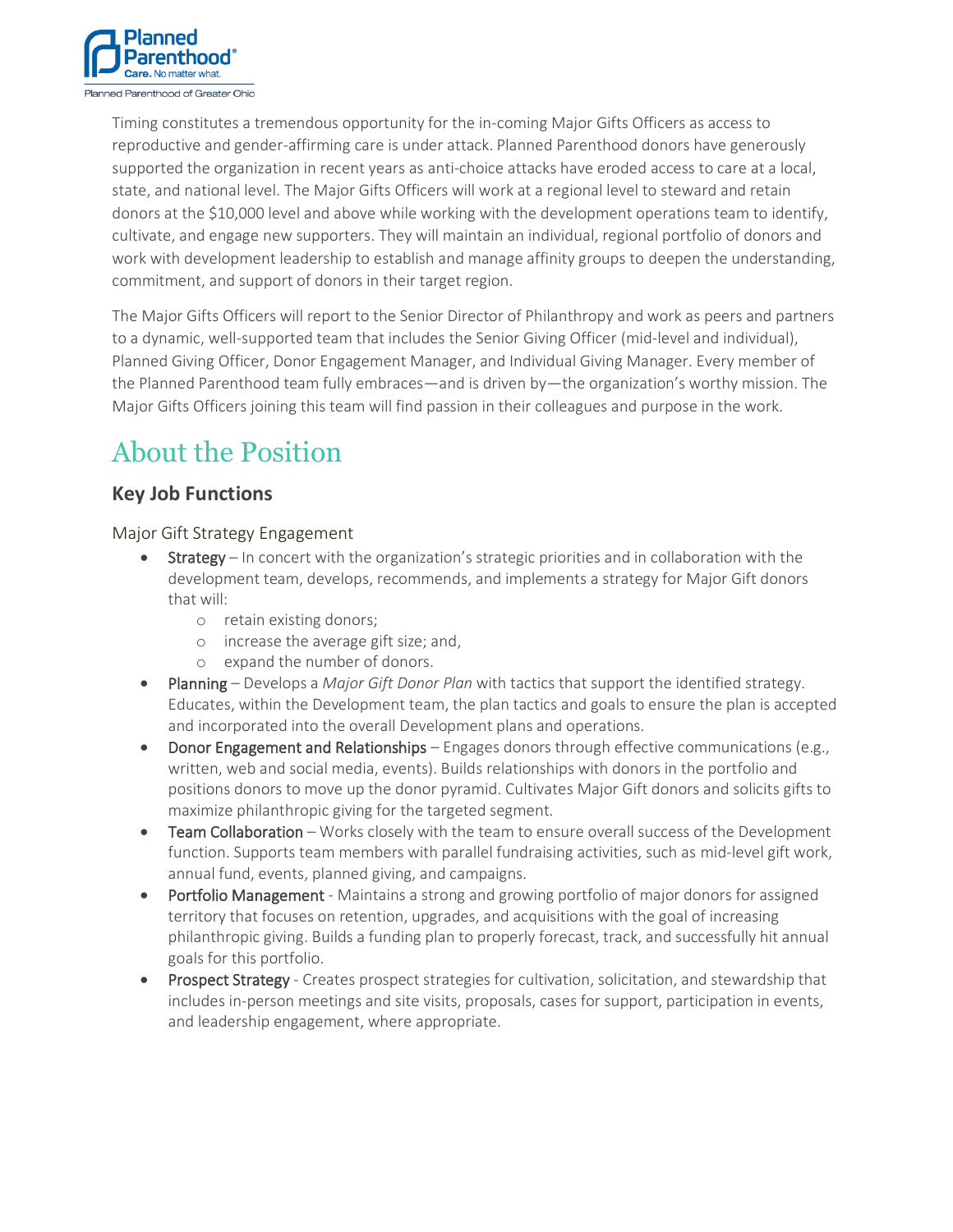

#### Community and Affinity Group Engagement

- Strategy In partnership with Leadership, develops a multiyear strategy to build and launch unique PPGOH Affinity Groups. Includes methods to engage and deepen the understanding, commitment, and support of community members and donors within Affinity Groups. Creates and manages the business plan for the Affinity Group, thereby guiding the work and establishing the vision and function of the group aligned with PPGOH's mission and values.
- Management Provides strategic direction to the Affinity Group, including recruitment, meeting planning, and group activities. Tracks, maintains, and provides monthly updates and reports on group membership and initiatives.
- External Relations and Networks Builds a structure and strategy that can be replicated for other unique audiences across our service region. Serves as a community connector in Central or Northeastern Ohio to help broaden and deepen our supporter base, particularly in communities who have historically been excluded from philanthropic circles.

## **Required Competencies**

| Instills trust           |
|--------------------------|
| Interpersonal savvy      |
| Manages complexity       |
| Optimizes work processes |
| Persuades                |
| Plans and aligns         |
| Self-development         |
|                          |

# **Qualifications**

#### *Required*

- Bachelor's degree in communications, public affairs, nonprofit management or related field, or equivalent knowledge/experience.
- Five years or more progressively responsible fundraising experience with responsibility for donor development, cultivation, and solicitation. Experience working cross-collaboratively to increase funding.

#### *Desired*

- Major gift planning and solicitation, planned giving experience
- Experience working with affinity groups
- CFRE or related fundraising professional training
- Experience in health and/or health care

### **Compensation**

Salary range: \$80,000-90,000, commensurate with experience

### **Location**

Work can be performed in an office environment or remotely, at the discretion of the Chief External Affairs Officer. Candidate must reside within the Ohio region relevant to the position for which they are applying (Central or Northeast Ohio) and have the ability to conduct frequent in-person visits with donors and prospects within the region.